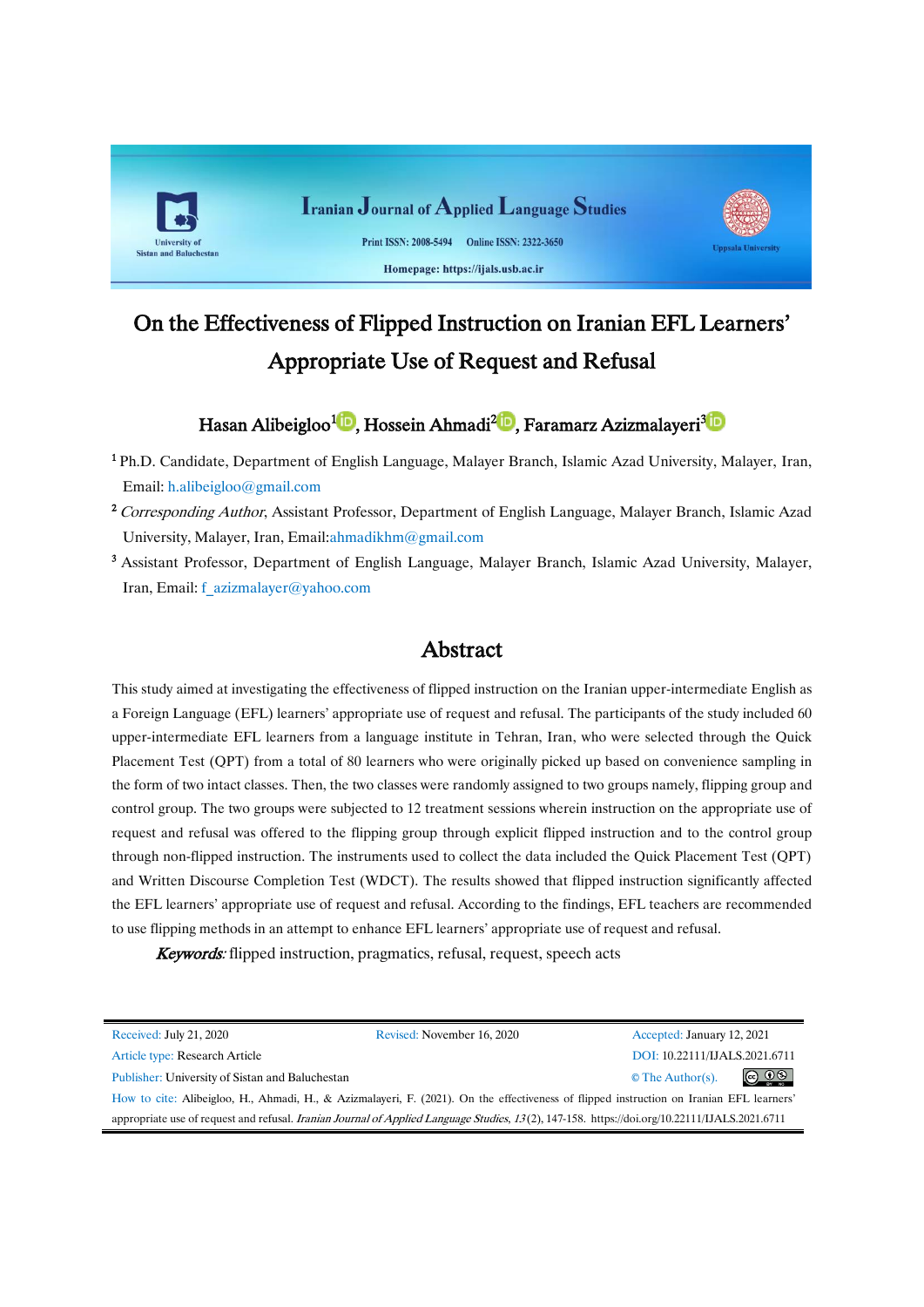# 1. Introduction

An obvious manifestation of the use of technology in English as a Foreign Language (EFL) learning is flipped learning. Flipped learning includes a learning model in which students first learn the online course materials, then their questions are answered by the teacher in the guided discussion and experiments during the classroom (Lin & Chen, 2016). Flipped instruction is under the effect of the internet and information technology (Lin & Chen, 2016). In flipped instruction, the traditional role of teachers as being a knowledge provider shifts to a facilitator and coordinator of the students' learning process. Additionally, students' role shifts from the copying and memorization model to self-initiating learner model (Kvashnina & Martynko, 2013). Flipped instruction seeks to motivate and engage students interactively through presenting new information outside of class and focusing on higher level cognitive learning together with the teacher, in class (Kvashnina & Martynko, 2013).

Furthermore, pragmatic competence is an essential skill for every language teacher and learner in EFL contexts. Pragmatics can be defined as "the study of language from the point of view of users, especially of the choices they make, the constraints they encounter in using language in social interaction and the effects their use of language has on other participants in the act of communication" (Crystal 1997, p. 301). As Trosborg (1995) pointed out, pragmatics which is a Greek word with the original meaning of any kind of activity or affair, is either related to semiotics in the language (its signs or symbols), or a field of language study which is mostly concerned with the context in which language users are using the language, and speakers and listeners' behavior in communicative interactions.

According to Levinson (1983), studying pragmatics includes at least five main areas of speech acts, deixis, presupposition, conversational implicature and conversational structure. A functional subcomponent of pragmatic competence is the use of speech acts which is considered as an important research area because of the attention to pragmatic competence as the second facet of language competence (Kasper, 2000). Moreover, speech acts play an important role in the appropriate use of language according to context. Speech act knowledge consists of language user's sociocultural knowledge and his/her sociolinguistic knowledge (Sadri et al., 2018, p. 21). Moreover, according to Austin (1962), communication is a series of speech acts to bring about some effect on the environment of hearers and speakers. Leech (1983) states that the main role of speech acts is "avoiding disruption and maintaining the social equilibrium and friendly relations" (p. 23).

According to Sadri, Allami, and Rezai (2018), speech acts are among the problematic aspects of EFL learning for learners. This is evidenced by repeated learners' failure to use them appropriately in different contexts. EFL learners, most of the time, fail to communicate with native speakers for their lack of the ability to use appropriate language based on the situation and context (Sadri et al., 2018). Among different speech acts, request and refusal are more frequent in everyday communication based on the current literature (e.g., Derakhshan et al., 2021; Malmir & Taji, 2021; Tajeddin & Malmir, 2015; Trosborg, 1995) and accordingly, worth investigating. As stated in Searle's (1976) classification of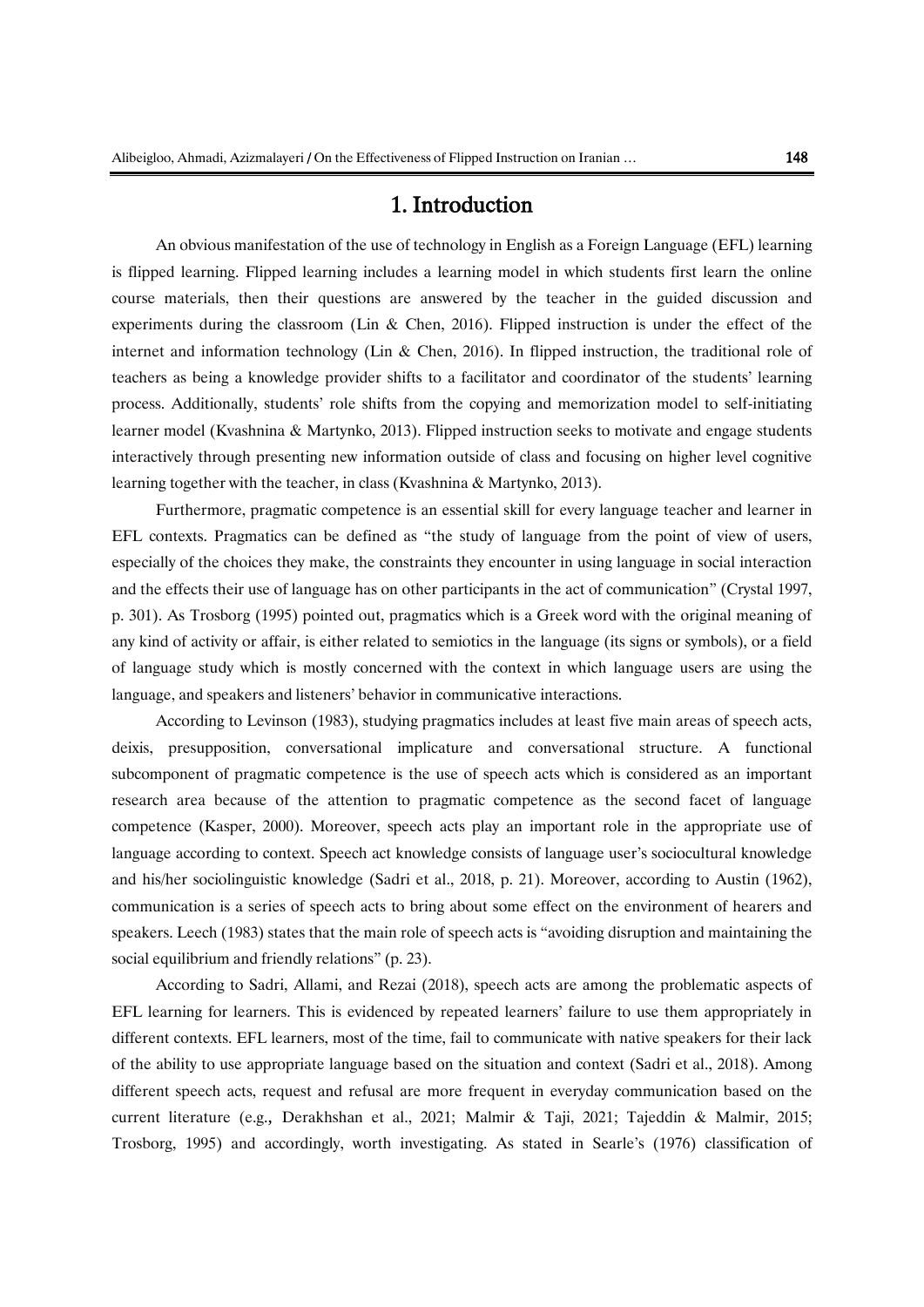illocutionary speech acts, the request is a directive speech act through which the speaker asks the hearer to do something. According to Searle (1976), refusal was defined as a type of speech act that is uttered by a speaker to indicate 'no' to a request, invitation and suggestion. In this study, the use of request and refusal was operationalized through a multiple-choice written Discourse Completion Test (WDCT).

However, the fact is that although the number of advocates of flipped learning and educators showing interest in the topic is increasing, there is no consensus on the matter that using this technique will result in success; in other words, flipping lessons have led to contradicting results in different fields including science, technology, engineering, math, etc. (Moranski & Kim, 2016). Moreover, the volume of research on the use of flipped classrooms in language lessons is not rich (Kvashnina & Martynko, 2016). The mentioned controversy of the findings on the effectiveness of flipped instruction coupled with the research paucity in this regard shows the need for more investigations in this research area.

Furthermore, in spite of the mentioned significance of the use of speech acts in the quality of classroom communication and interaction and learners' problems with the appropriate use of prevalent speech acts, and contrary to the prevalence of flipped instruction in many developed educational systems throughout the World, to the best knowledge of the researcher, few studies have dealt with the appropriate use of speech acts in flipped classrooms in the Iranian context. As an attempt to fill this gap, this study was conducted to answer the following research questions:

- 1. Does flipped instruction significantly impact the Iranian upper-intermediate EFL learners' appropriate use of refusal?
- 2. Does flipped instruction significantly impact the Iranian upper-intermediate EFL learners' appropriate use of requests?

# 2. Literature Review

In the study by Al-Harbi (2015), the pragmatic competence of learners in EFL contexts was examined as affected by flipped classrooms. As revealed by the results, the flipped group significantly performed better than the control group in the DCT. Hazaimeh and [Altakhaineh](http://ju-jo.academia.edu/AbdelRahmanMitibAltakhaineh?swp=tc-au-40805157) (2019) investigated the impact of flipped instruction on the pragmatic competence of EFL learners. They showed that flipped classroom instruction was effective in a positive direction in increasing the level of pragmatic competence of EFL students. Moreover, in the study by Haghighi et al. (2018), the effectiveness of flipped classrooms on EFL learners' appropriate use of refusal was inspected. It was shown that flipped classrooms had a positive effect on the appropriate use of refusals among the participants. The same findings were reported in the studies conducted by Alsmari (2020), Al-Harbi and Alshumaimeri (2016), Al-Zahrani (2015), Amiryousefi (2017), Ekmekci (2017), Chen Hsieh et al. (2017), and Hung (2017). That is, all these studies reported that the flipped group learners consistently outperformed their control group counterparts in English language pragmatics.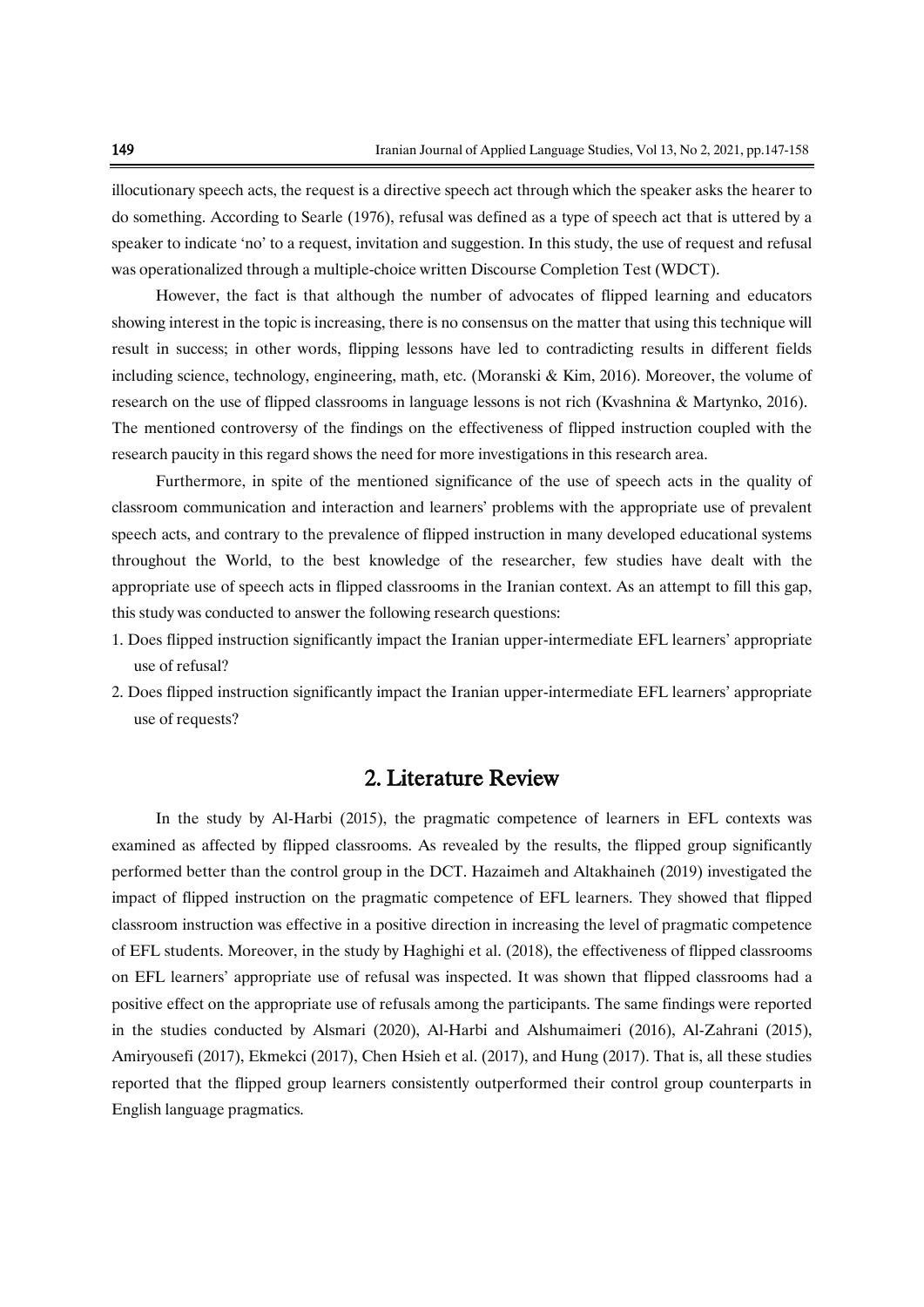In another study by JoshaghanNezhad and Bagheri (2018), the influence of flipped instruction on EFL learners' academic motivation and learning was probed. It was indicated that both motivation and learning of EFL learners were positively impacted by flipped instruction. Kaviani, Liaqatdar, and Zamani (2017) explored the process of learning in a flipped classroom. The findings showed that the main concern of students in the flipped classroom was active learning, as affected by a variety of factors such as motivation, learning strategies, and personal, educational, organizational and cultural factors.

# 3. Method

### 3.1. Participants

The participants of the study included 60 male upper-intermediate EFL learners from a language institute in Tehran, Iran who were selected through the Quick Placement Test (QPT) as a homogenization test from a total of 80 learners who were originally picked up based on convenience sampling in the form of two intact classes. More specifically, those learners whose QPT scores were in the score range of 40-47 were selected as the main sample of the study. As mentioned in research textbooks (e.g., Ary et al., 2019), this sample size is considered acceptable for educational research. The age range of the learners was between 20-26. The two classes were assigned to two groups namely, the experimental group  $(N=30)$  and the control group  $(N=30)$ .

### 3.2. Instruments

Two instruments were applied to collect the required data: The Quick Placement Test (QPT), and a multiple-choice Written Discourse Completion Test (WDCT).

#### • QPT

The standardized Quick Placement Test (QPT), developed by Oxford University Press and the Cambridge ESOL Examination Syndicate, was employed to ensure the homogeneity of the participants regarding their language proficiency. This test includes 60 multiple-choice items (20 grammar items, 20 vocabulary items, and 20 cloze test items).

#### •Written Discourse Completion Test (WDCT)

A multiple-choice Written Discourse Completion Test (WDCT), adapted from Birjandi and Rezaei (2010), and Tajeddin and Bagherkazemi (2014) was used to measure the participants' appropriate use of refusal and request. This test consisted of 20 multiple choice items (10 items on refusal and 10 items on request). Each item of the test described a situation; there were three responses following each situation; the respondents were asked to read the responses to each situation and decide which one is the BEST in each situation. For the purpose of this study, the whole test was validated by a team of three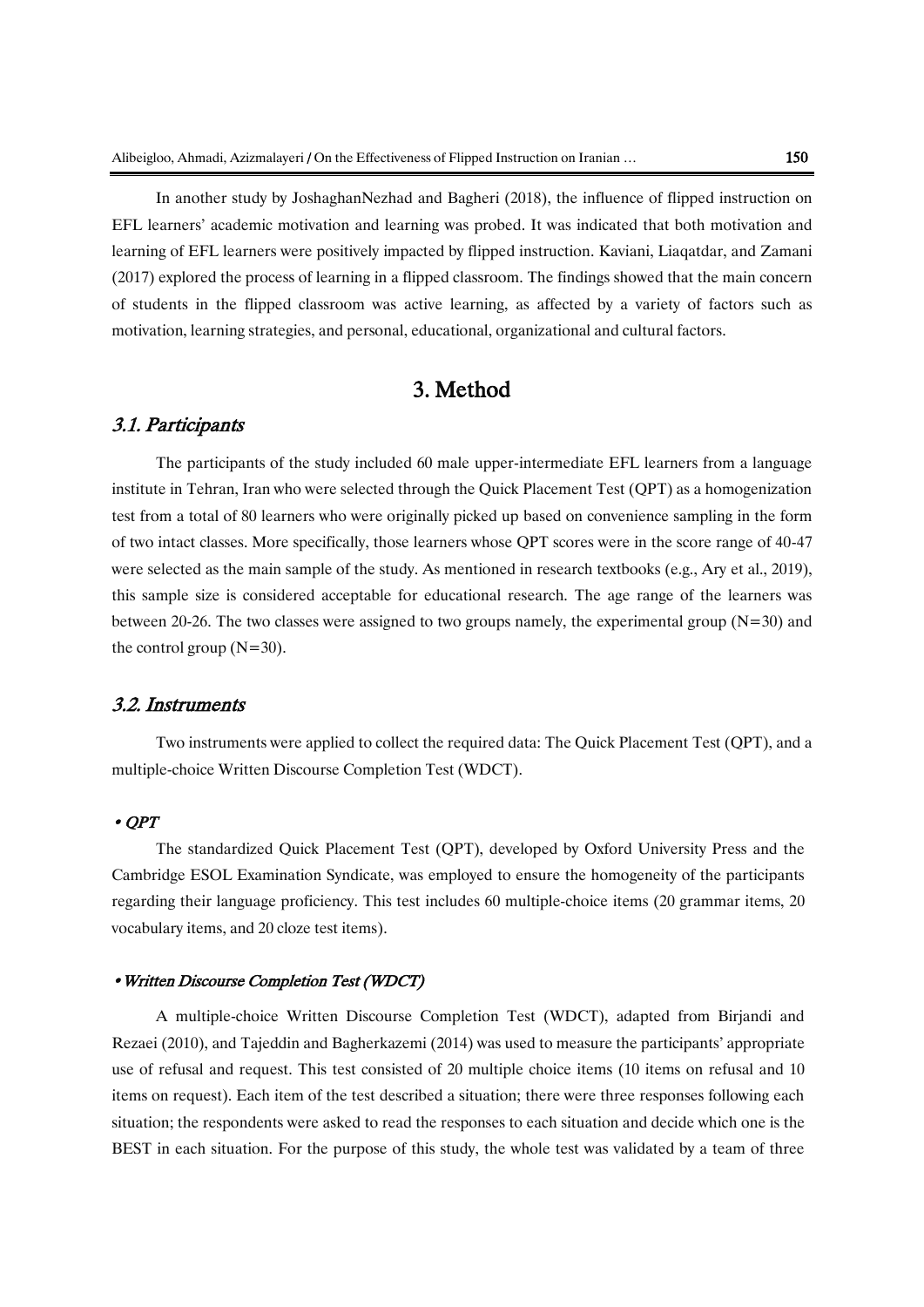EFL university professors. To be more specific, three EFL university professors were asked to comment on the items so that necessary revisions could be made on them. Moreover, it was found to be of a Cronbach's reliability index of .95.

### 3.3. Procedures

To collect the required data, after sampling and homogenization procedure, first, the WDCT was run in the two groups as the pre-test in 20 minutes. Next, the two groups were exposed to 12 instruction sessions on the appropriate use of refusal and request. In the experimental group, the researcher (as the teacher of the group) recorded video lectures and send them to the participants before each class session. In the recorded videos, some information on the appropriate use of refusal and request was presented by the teacher using figures (shapes) and real-life examples. Moreover, some examples of the inappropriate use of refusal, apology, and request were presented along with their appropriate equivalents. These examples were taken from the existing sources on the speech acts including textbooks (e.g., Searle, 1969) and articles (e.g., Birjandi & Rezaei, 2010). Also, some demonstrations were incorporated into the videos. In demonstrations, the learners were taught how to use refusal, apology, and request speech acts in a stepby-step process. As the demonstrator showed how he also told what he was doing. In addition, some researcher-made PowerPoint files including information on the appropriate use of refusal and request were sent to the experimental groups before class sessions. The content of the PowerPoint files was based on the relevant resources about the use of speech acts including textbooks and articles (e.g., Searle, 1969). The learners were asked to watch the videos and read the PowerPoint files at home before coming to class. In this group, in the class sessions, first, the researcher got feedback from the participants on what they watched in the videos and read in the PowerPoint files. In case any misunderstandings or questions existed, the researcher provided the participants with more explanations. However, the learners in the control group were exposed to mainstream explicit instruction on the appropriate use of refusal and request. That is, in the class sessions, as the placebo, the teacher explicitly explained refusal and request speech acts to them along with some examples of their uses in appropriate contexts. One week after the end of classes, the WDCT was administered to the two groups as the post-test in 20 minutes. To analyze the data, normality tests, descriptive and inferential statistics were used using SPSS21 software. Descriptive statistics included mean, standard deviation and standard error of the mean. Inferential statistics involved independent samples t-tests.

### 3.4. Design

In line with its objectives and sampling procedure, this study used a quasi-experimental, pre-test, posttest, control group design (Ary et al., 2019).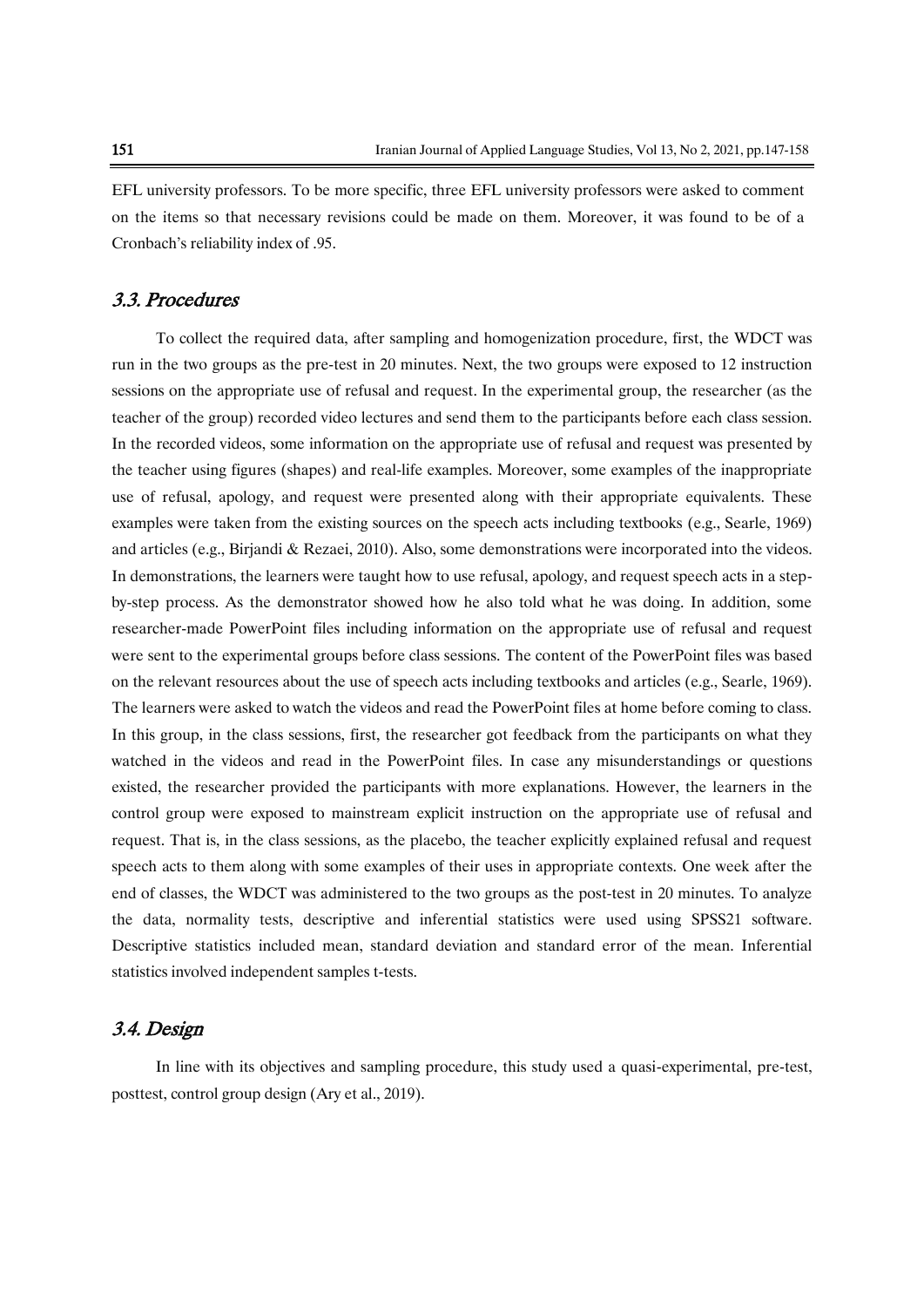### 4. Results and Discussion

The results of the normality test showed that the data were normally distributed at %95 confidence level. This normal distribution showed that for data analysis and mean comparison, parametric tests could be used. First, descriptive statistics was calculated to measure the participants' appropriate use of refusal and request in the pre-test and post-test, respectively. Table 1 shows the results.

### Table 1

Descriptive Statistics of the Use of Refusal and Request

| Group                   |      | Pre-test | Post-test |
|-------------------------|------|----------|-----------|
| Experimental group (EG) | N    | 30       | 30        |
|                         | Mean | 4.70     | 7.33      |
|                         | SD.  | .80      | .96       |
| Control group (CG)      | N    | 30       | 30        |
|                         | Mean | 4.00     | 5.11      |
|                         | SD   | .60      | .82       |

Table 1 shows that the mean scores obtained for appropriate use of refusal by the experimental and control groups in the pre-test were 4.70 and 4.00, respectively. Moreover, the standard deviation values obtained in the pre-test included .80 and .60. Furthermore, as shown in Table 1, the mean scores of the appropriate use of refusal of the experimental and control groups in the post-test were 7.33 and 5.11, respectively. Moreover, .96 and .82 were obtained as the standard deviations of the two groups in the posttest, respectively.

#### Table 2

| Group                   |      | Pre-test | Post-test |
|-------------------------|------|----------|-----------|
| Experimental group (EG) | N    | 30       | 30        |
|                         | Mean | 4.90     | 7.33      |
|                         | SD.  | .86      | .45       |
| Control group (CG)      | N    | 30       | 30        |
|                         | Mean | 4.30     | 4.90      |
|                         | SD.  | .20      | .66       |

Descriptive Statistics of The Use of Request

As is seen in Table 2, the mean and standard deviation of the experimental group's appropriate use of request in the pre-test were 4.90 and .86, respectively. The values for the control group were 4.30 and .20, respectively. Moreover, 7.33 and .45 were obtained as the mean score and standard deviation of the experimental group in the appropriate use of request in the post-test. Additionally, the mean score and standard deviation of the control group in the appropriate use of request in the post-test were 4.90 and .66.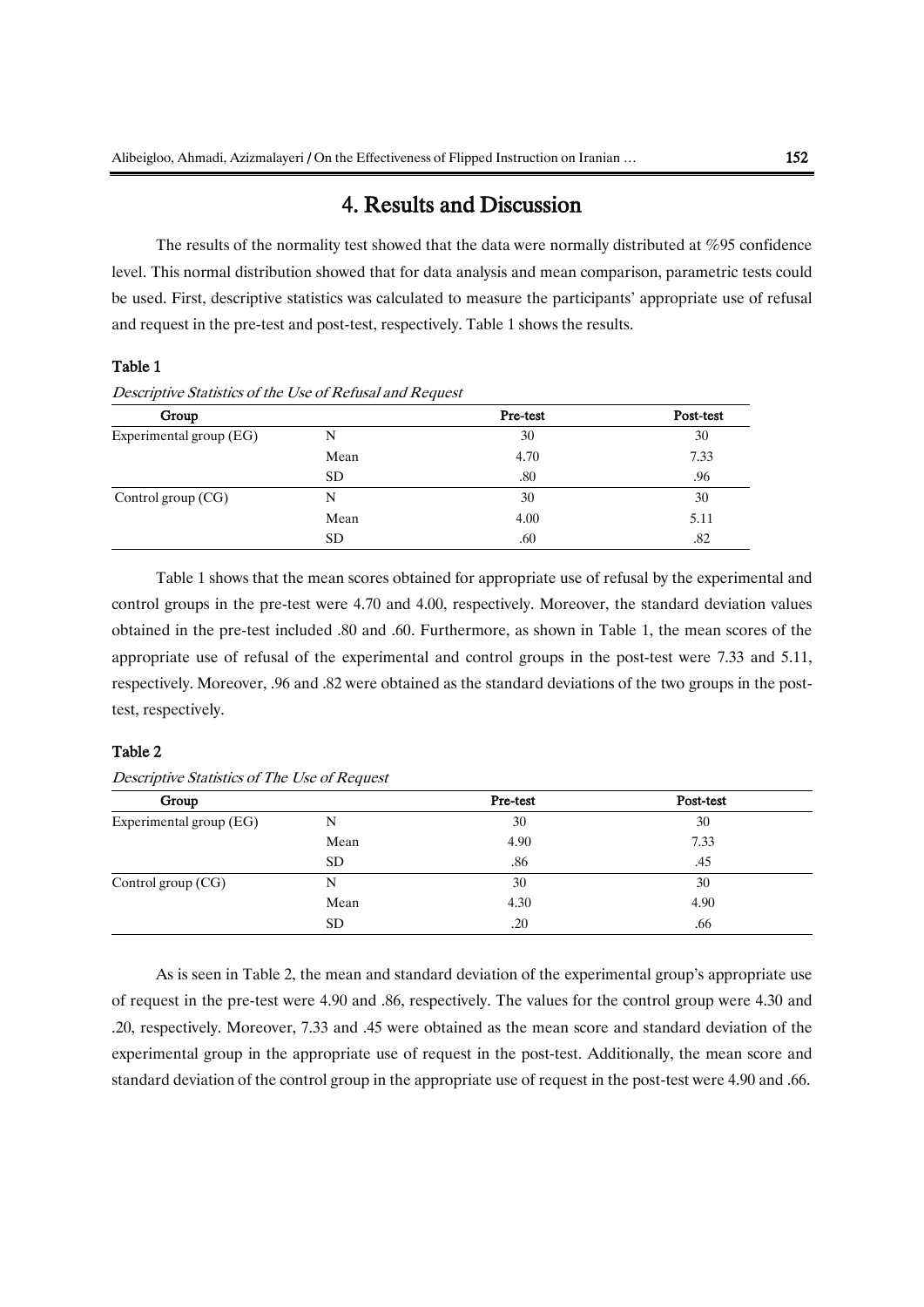Then, at the inferential level, the two groups' mean scores in the pre-test and post-test were compared with each other through running independent samples t-tests. Table 3 shows the results of independent samples t-test for the use of refusal in the pre-test and post-test.

| Results of Independent Samples T-Test for the Use of Refusal in the Pre-Test and Post-Test |                                            |   |      |     |    |                 |                       |
|--------------------------------------------------------------------------------------------|--------------------------------------------|---|------|-----|----|-----------------|-----------------------|
|                                                                                            |                                            | F | Sig. |     | df | Sig. (2-tailed) | Std. Error Difference |
| Pre-test                                                                                   | Equal variances assumed 05 .72             |   |      | .22 |    |                 | .19                   |
| Post-test                                                                                  | Equal variances assumed $30.65$ .01 $6.62$ |   |      |     |    | .00             | 1.80                  |

As delineated in Table 3, the observed difference between the two groups was not significant ( $t=$ .22, p>.05). In other words, there was not a significant difference between the two groups in terms of their use of refusal in the pre-test. Next, another independent samples t-test was run to compare the two groups' use of refusal in the post-test. Table 4 shows the results.

As demonstrated in Table 3, there was a significant difference between the two groups ( $t=6.62$ , p <.05) in their use of refusal in the post-test. Therefore, flipped instruction had a significant effect on EFL learners' appropriate use of refusal.

In the next stage, to compare the two groups' mean scores in their use of request in the pre-test and post-test, two independent samples t-tests were run. Table 4 shows the results of the independent samples t-test for the use of request in the pre-test and post-test.

#### Table 4

Results of Independent Samples T-Test for the Use of Request in the Pre-Test and Post-Test

|                                                     | F. | $\text{Sig.}$ t | $df$ Sig. (2-tailed) | Std. Error Difference |
|-----------------------------------------------------|----|-----------------|----------------------|-----------------------|
| 18. Pre-test Equal variances assumed 12 .40 .18     |    |                 | .33                  | .10                   |
| Post-test Equal variances assumed 51.00 .00 14.99 1 |    |                 | .00                  | .70                   |

As shown in Table 4, the observed difference between the two groups was not significant  $(t=18, t=0.16)$ p>.05). In other words, there was not a significant difference between the two groups in their use of requests in the pre-test.

As indicated in Table 4, there was a significant difference between the two groups ( $t=14.99$ ,  $p < .05$ ) in their use of requests in the post-test. Therefore, flipped instruction had a significant effect on EFL learners' appropriate use of requests.

In discussing the findings, it is worth mentioning that two research questions were addressed in the present study. In this section, the obtained results are justified and compared with the findings of the previous studies.

Table 3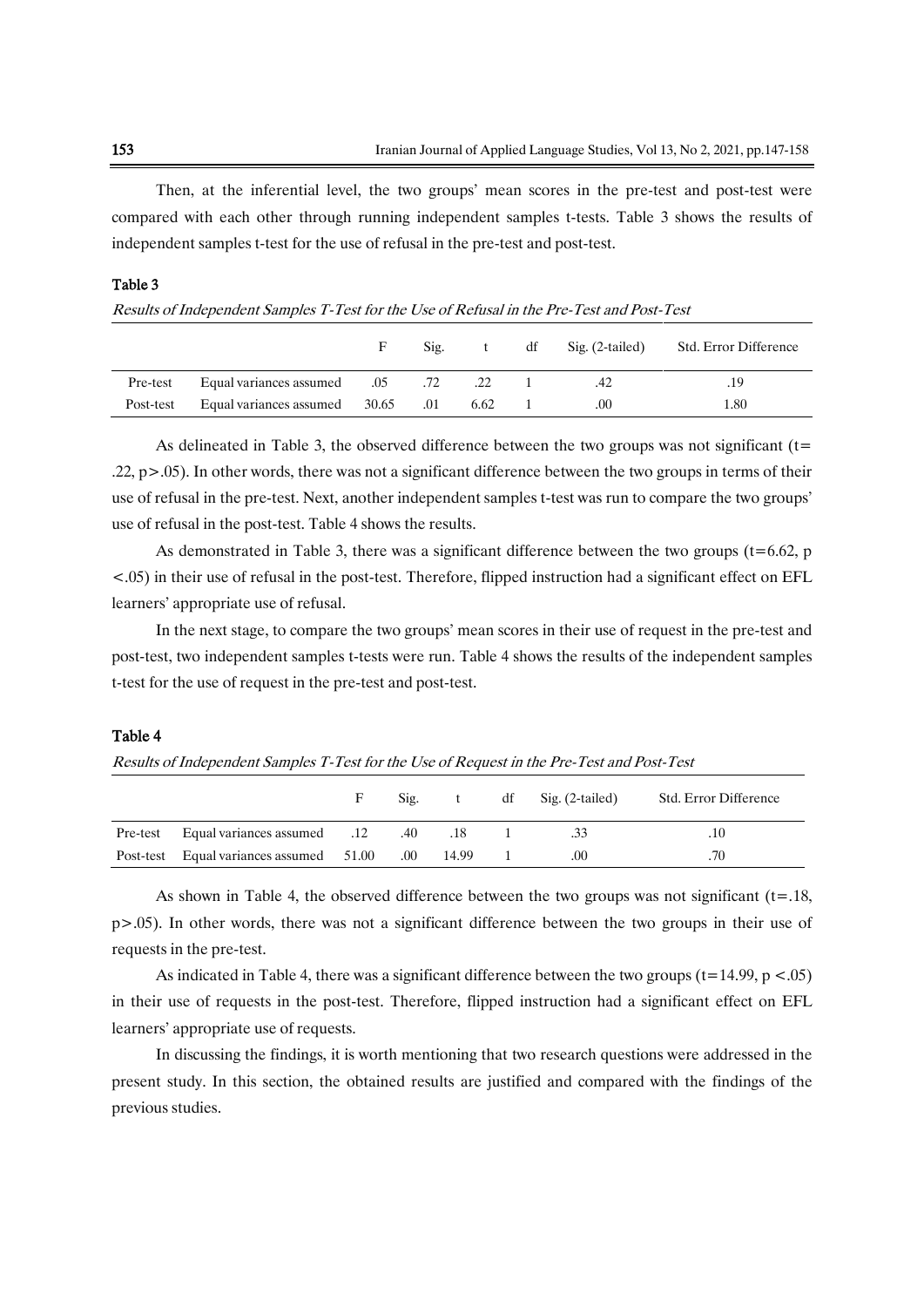To answer the first question regarding the effect of flipped instruction on the Iranian upperintermediate EFL learners' appropriate use of refusal, it was shown that flipped instruction significantly affect Iranian upper-intermediate EFL learners' appropriate use of refusal in a positive way. To answer the second research question, which dealt with the effect of flipped instruction on the Iranian upperintermediate EFL learners' appropriate use of request, it was revealed that both flipped instructions had a significant effect on the participants' appropriate use of request.

In line with the findings of the present study, Hazaimeh and [Altakhaineh](http://ju-jo.academia.edu/AbdelRahmanMitibAltakhaineh?swp=tc-au-40805157) (2019) showed that flipped classroom instruction was effective in raising the level of pragmatic competence among the participants. Also, consistent with this study, Haghighi et al. (2018) investigated the effect of the flipped classroom on EFL learners' appropriate use of refusal and showed a positive effect of the flipped classroom in this regard. Furthermore, the results of the present study are explicitly compatible with the research studies conducted by Al-Harbi (2015), Alsmari (2020), Al-Harbi and Alshumaimeri (2016), Al-Zahrani (2015), Amiryousefi (2017), Ekmekci (2017), Chen Hsieh et al. (2017), and Hung (2017), in which the flipped group learners consistently outperformed their control group counterparts in English language pragmatics.

In justifying the findings, Bishop and Verleger's (2013) constructive learning can be referred to according to which through flipped classroom, higher-order cognitive processes including critical thinking, problem-solving, and decision-making are stimulated and this motivates language learners to become reflective learners. Based on the current pragmatics literature, better critical thinking, problem-solving, and decision-making skills will lead to better use of L2 request and other speech acts (e.g., Derakhshan & Malmir, 2021; Malmi & Derakhshan, 2020). Moreover, the findings can be justified by referring to the argument that flipped classroom significantly leads to more learner participation in-class activities by encouraging active learning among learners, and helping them to use more learning strategies, and this can enhance their pragmatic knowledge (Kaviani et al., 2017; Lai & Hwang, 2016). The effectiveness of the flipped classroom can also be attributed to the quality of time which is spent inside the classroom (Davies et al., 2013; JoshaghanNezhad & Bagheri, 2018). To be more specific, in traditional classrooms, a high amount of class time is devoted to teacher lecture and explanations, with little time for the communicative use of the speech act (Davies et al., 2013). Another possible reason for the findings can be that implementing flipped classrooms improves learners' motivation to work cooperatively and engage in collaborative learning, and consequently learn self-directed learning skills (Chau & Cheng, 2010). In addition, the findings can be justified by referring to the reasoning made by Chau and Cheng (2010), according to which flipped classrooms help students be more informed, independent and autonomous, and reflect on their strengths and weaknesses, and it promotes communication between students and teachers. The same argument has been put forth by Khadjieva and Khadjikhanova (2019).

The findings can also be attributed to the increased motivation of learners in the flipped classroom (JoshaghanNezhad & Bagheri, 2018; Katchamat, 2018; Khadjieva & Khadjikhanova, 2019), which may have caused significant improvements in learners' pragmatic knowledge. As another justification for the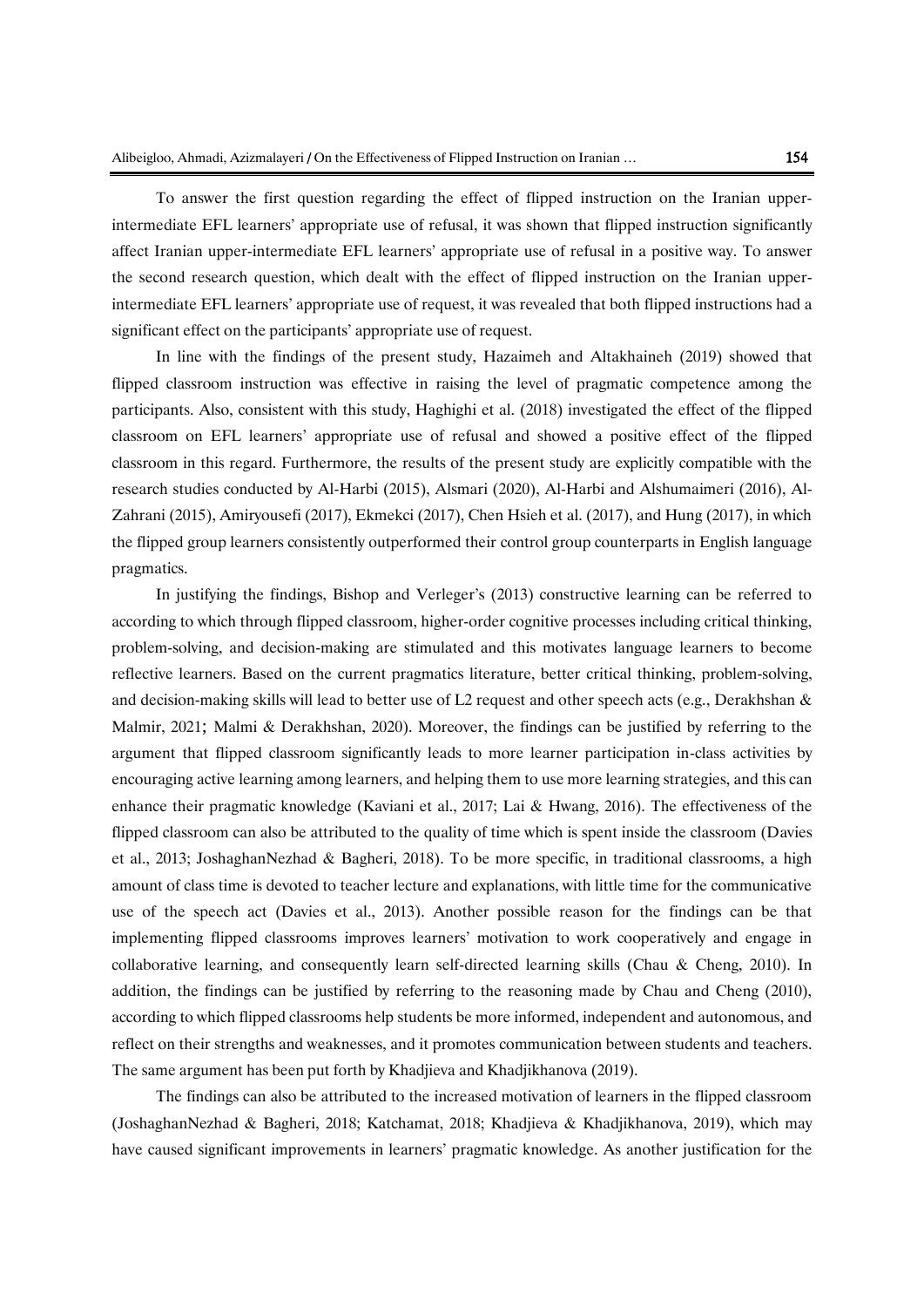findings, it can be said that since learners have a positive attitude toward flipped classrooms, this has led to improvements in their pragmatic knowledge (Chandra & Fisher, 2009; Finkbeiner, 2001; Najmi, 2015).

Also, some opportunities provided by flipping method used such as simplicity of directed guidelines, active learning opportunities, and joint learning settings may help achieve English language acquisition (Gibson, 2008). Also closely related to the findings of the present study, it has been found that flipped classroom model increases student achievement, in turn, it leads to higher willingness to learn the subject (Abu Naba'h et al., 2009; Ahmad & Al-Khanjari, 2011; Ghabanchi & Anbarestani, 2009; Fahmi Bataineh & Barjas Mayyas, 2017; Greene, 2013; Khadjieva & Khadjikhanova, 2019; Sidman-Taveau, 2005). This can also be enumerated as a justification for the findings of the current study.

Moreover, the significant effect of the flipping method on the self-esteem of students can be a justification for the findings (Jan et al., 2017). That is, it is possible that the flipping method has enhanced learners' self-esteem, and this has contributed to higher pragmatic knowledge. The conclusion made by Rastegar and Yasami (2014) according to which flipped classrooms increase the English proficiency of EFL learners can also be taken as a potential reason for the findings of the present study. Another possible reason for the results of this study can be the enhancement of the participants' sociolinguistic constraint awareness and consequent improvement of their pragmatic knowledge as a result of being exposed to flipping methods (Katchamat, 2018).

# 5. Conclusions

Based on the results of this study, it can be concluded that English teachers and learners should benefit from flipped instruction in English classes. Interestingly, since in the existing literature (e.g., Dashtestani, 2013), it has been shown that both teachers and learners have a positive attitude towards such methods and prefer to use them in the English classes, planning and implementing some measures aimed at using the flipping method in English classes are not misplaced. Therefore, it seems that the time has reached for the arrival of more technological instruments which pave the ground for flipped instruction in the English classes in Iran, as supplementary to traditional methods of ELT.

Accordingly, it can be concluded that to encourage students to learn English pragmatics more efficiently than the traditional methods, flipping methods can be used by EFL teachers. However, this can be done overnight since it is required that curriculum planners incorporate the principles of flipped learning in developing future EFL curricula at different levels and settings. This shift might be materialized through planning macro-level strategies through which technological tools can be utilized in the English classes in the Iranian educational settings. It is hoped that this leads to promising outcomes in learners' participation in classroom activities, motivation, communication with their teachers and peers, etc.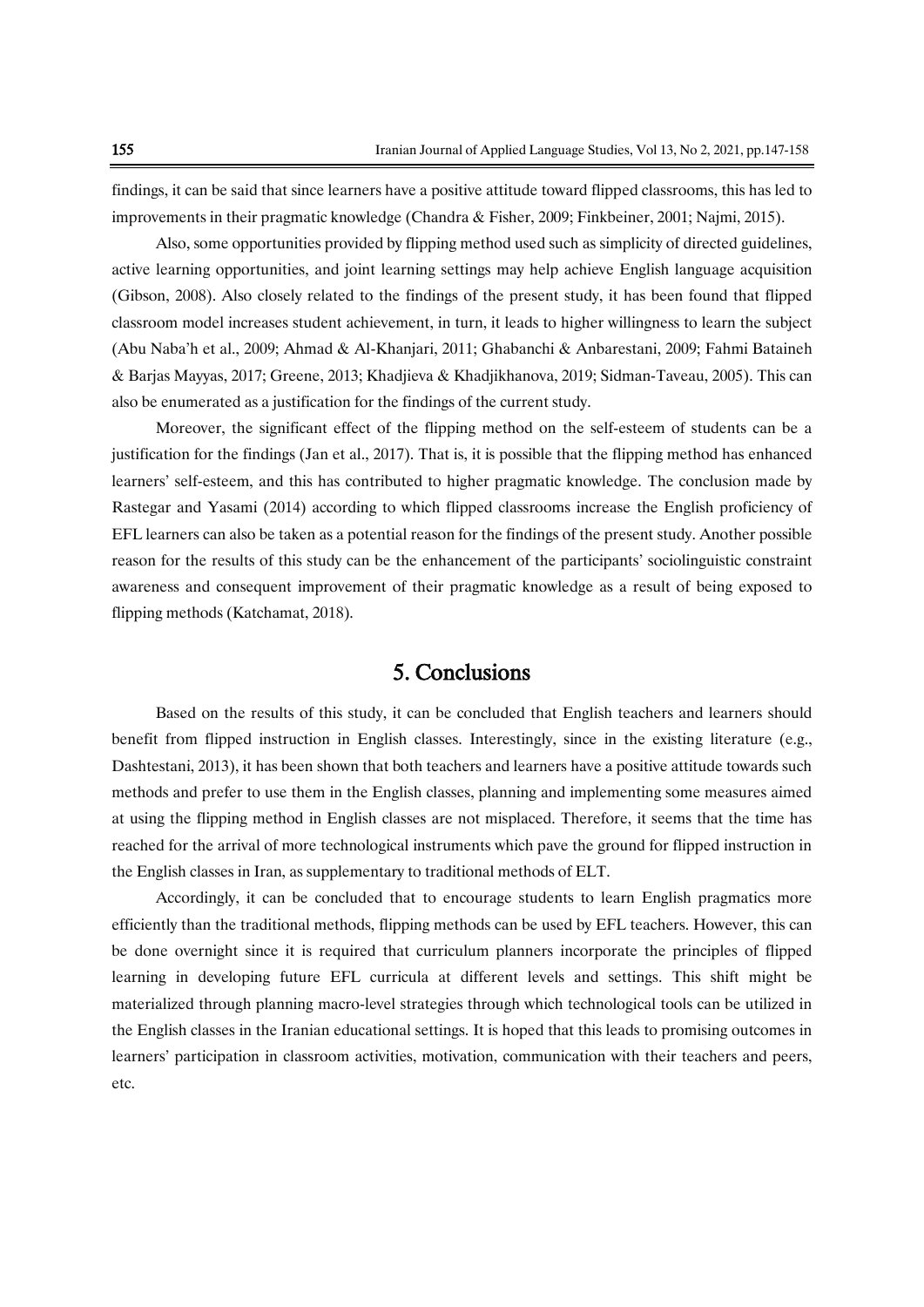### References

- Davies, R. S., Dean, D. L., & Ball, N. (2013). Flipping the classroom and instructional technology integration in a college-level information systems spreadsheet course. Educational Technology Research & Development, 61(4), 563-580.
- Ahmad, N., & Al-Khanjari, Z. (2011). Effect of Moodle on learning: An Oman perception. International Journal of Digital Information and Wireless Communications, 1(4), 746-752.
- Al-Harbi, A. H. (2015). A flipped learning approach using social media in health informatics. Scientific Research, 6(13), 1466-1475.
- Al-Harbi, S., & Alshumaimeri, A. (2016). The flipped classroom impact in grammar class on EFL Saudi secondary school students' performances and attitudes. English Language Teaching, 9(10), 61-80.
- Alsmari, N. A. (2020). The effect of flipped classroom instruction on developing Saudi EFL learners' comprehension of conversational implicatures. International Journal of English Linguistics, 10 (2), 107- 127.
- Al-Zahrani, A. M. (2015). From passive to active: The impact of the flipped classroom through social learning platforms on higher education students' creative thinking. British Journal of Educational Technology, <sup>46</sup>(6), 1133-1148.
- Amiryousefi, M. (2017). The incorporation of flipped learning into conventional classes to enhance EFL learners' L2 speaking, L2 listening, and engagement. *Innovation in Language Learning and Teaching*, <sup>13</sup>(2), 1–15.
- Ary, D., Jacobs, L. CH., Sorensen Irvine, Ch. k., & Walker, D. A. (2019). Introduction to research in education. Cengage Learning.
- Austin, J. L. (1962). How to do things with words. Harvard University Press.
- Birjandi, P., & Rezaei, S. (2010). Developing a multiple-choice discourse completion test of interlanguage pragmatics for Iranian EFL learners. ILI Language Teaching Journal (Special Issue: Proceedings of the First Conference on ELT in the Islamic World),  $6(1, 2)$ , 43-58.
- Bishop, J. L., & Verleger, M. A. (2013). The flipped classroom: A survey of the research. Paper presented at the 120th ASEE Annual & Exposition, Atlanta, USA.
- Chandra, V., &Fisher, D. L. (2009). Students' perceptions of a blended web-based learning environment. Learning Environment Research, 12, 31-44.
- Chau, J., & Cheng, G. (2010). Towards understanding the potential of e-portfolio for independent learning: A qualitative study. Australian Journal of Educational Technology, <sup>26</sup>(7), 932-950.
- Chen Hsieh, J. S., & Marek, M. W. (2017). Using the flipped classroom to enhance EFL learning. Computer Assisted Language Learning, 30(1–2), 1–21.
- Crystal, D. (1997). The Cambridge Encyclopedia of Language (2nd ed.). Cambridge University Press.
- Dashtestani, R. (2013). Implementing mobile assisted language learning an EFL context: Iranian EFL teachers on challenges and affordance. JALTCAL Journal, 9(2), 149-146.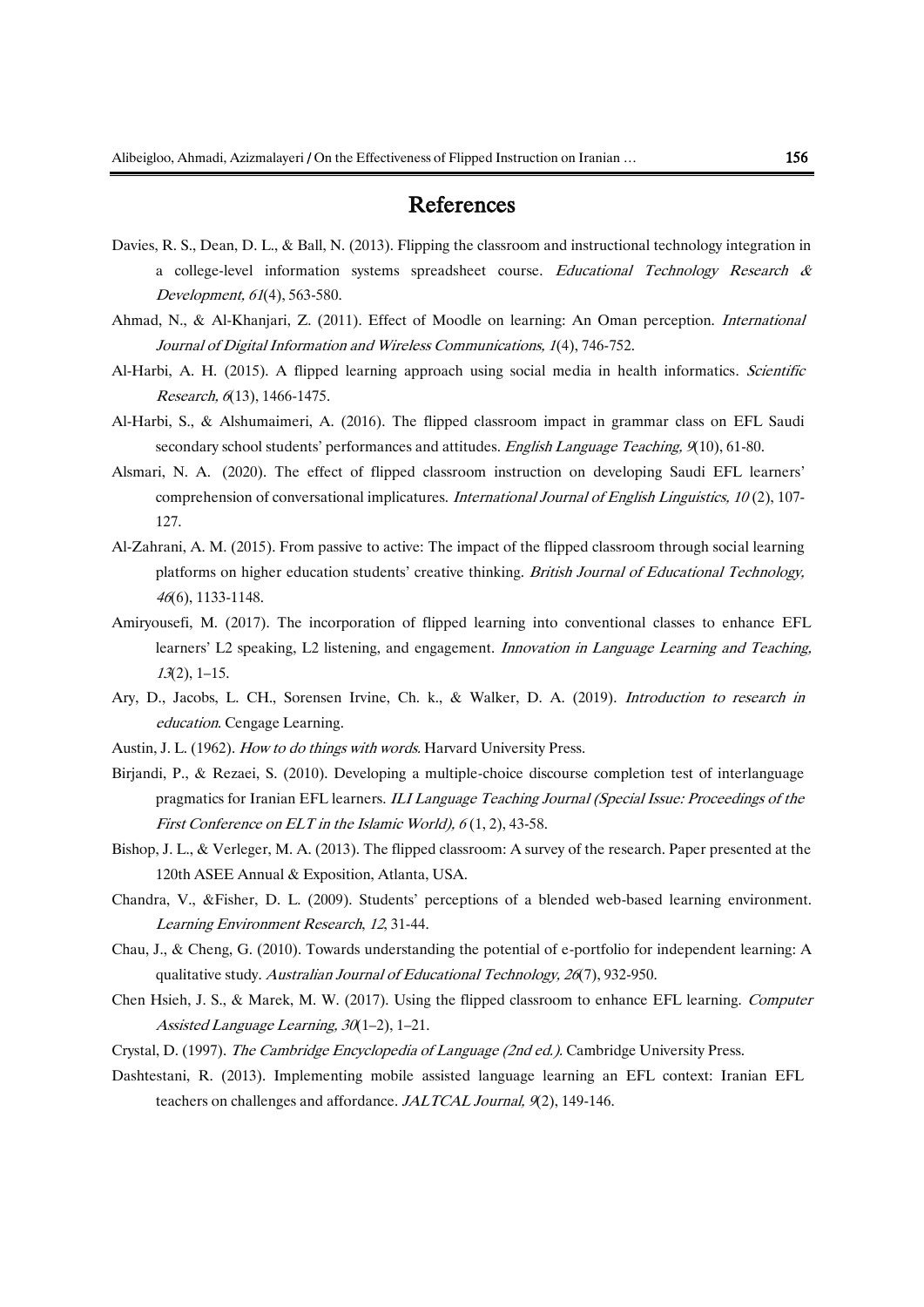- Derakhshan, A., & Malmir, A. (2021). The role of language aptitude in the development of L2 pragmatic competence. Teaching English as a Second Language Electronic Journal (TESL-EJ), 25(1). [https://tesl](https://tesl-ej.org/pdf/ej97/a4.pdf)[ej.org/pdf/ej97/a4.pdf](https://tesl-ej.org/pdf/ej97/a4.pdf)
- Derakhshan, A., Malmir, A., & Greenier, V. (2021). Interlanguage pragmatic learning strategies (IPLS) as predictors of L2 speech act knowledge: A case of Iranian EFL learners. The Journal of Asia TEFL, <sup>18</sup>(1), 235-243.
- Ekmekci, E. (2017). The flipped writing classroom in Turkish EFL context: A comparative study on a new model. Turkish Online Journal of Distance Education, 18(2), 151–167.
- Fahmi Bataineh, R., & Barjas Mayyas, M. (2017). The utility of blended learning in EFL reading and grammar: A case for Moodle. Teaching English with Technology, 17(3), 35-49.
- Finkbeiner, C. (2001). One and all in CALL? Learner-moderator-researcher. Computer Assisted Language Learning, <sup>14</sup>(3-4), 339-361.
- Ghabanchi, Z., & Anbarestani, M. (2008). The Effects of CALL Program on Expanding Lexical Knowledge of EFL Iranian Intermediate Learners. The Reading Matrix : An International Online Journal, 8, 86-95.
- Gibson, S. (2008). Reading aloud: A useful learning tool?. *ELT Journal*, 62(1), 118-130.
- Greene, N. (2013). Computer assisted language learning (CALL) for the inclusive classroom. [Unpublished doctoral dissertation]. Dublin City University.
- Haghighi, H., Jafarigohar, M., Khoshsima, H., & Vahdany, F. (2018). Impact of flipped classroom on EFL learners' appropriate use of refusal: Achievement, participation, perception. Computer Assisted Language Learning, 1-33.
- Hazaimeh, W., & [Altakhaineh,](http://ju-jo.academia.edu/AbdelRahmanMitibAltakhaineh?swp=tc-au-40805157) A.R. (2019). The effect of flipped classroom instruction on developing Emirati EFL learners' pragmatic competence. International Journal of Learning, Teaching and Educational Research, 127-143.
- Hung, H. T. (2017). Design-based research: Redesign of an English language course using a flipped classroom approach. TESOL Quarterly, 51(1), 180-192.
- Jan, M., Soomro, S., A., & Ahmad, N. (2017). Impact of social media on self-esteem. *European Scientific* [Journal,](https://www.researchgate.net/journal/1857-7881_European_Scientific_Journal) <sup>13</sup>(23), 329-341.
- Joshaghan Nezhad, M., & Bagheri, F. (2018). The impact of a flipped classroom on student motivation and student learning in computer course. Research in Curriculum, 2(31), 110-126.
- Kasper, G. (2000). Data collection in pragmatics, in Spencer-Oatey, H. (Ed.) Culturally speaking (pp. 316– 341). Continuum.
- Katchamat, P. (2018). The effect of flipped classroom instruction on appropriacy of English apology by Thai EFL learners. International Journal of Pedagogy and Teacher Education (IJPTE), 2, 113-124.
- Kaviani, H., Liaqatdar, M., & Zamani, B. (2017). Flipped learning process: Representation of the curriculum experienced in higher education. *Quarterly Student Curriculum in Higher Education*, 8(15), 56-618.
- Khadjieva, I., & Khadjikhanova, S. (2019). Flipped classroom strategy effects on students' achievements and motivation: Evidence from CPFS level 2 students at Wiut. European Journal of Research and Reflection in Educational Sciences, 7 (12), 120-130.